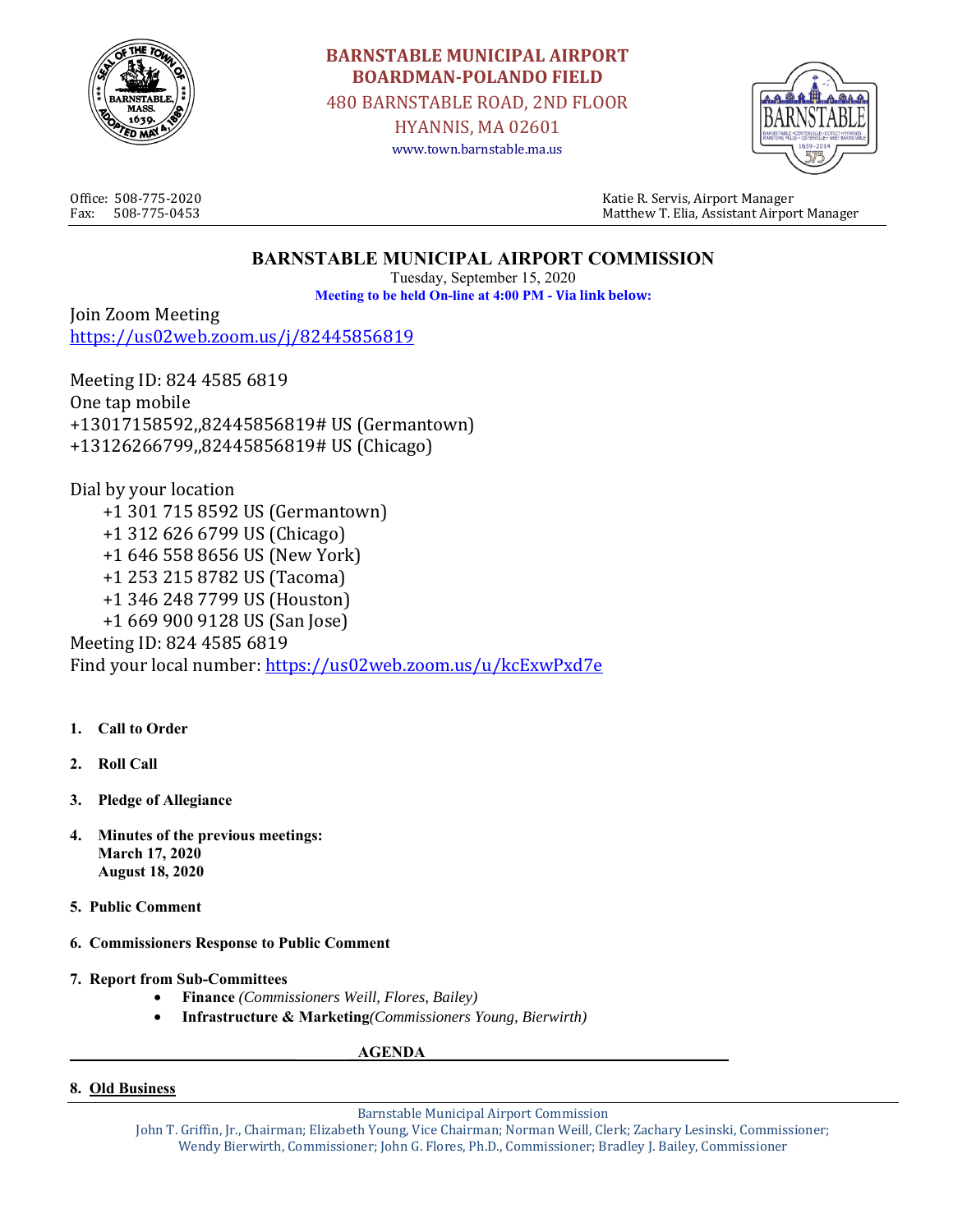#### **COM0720-01 Airport Branding Presentation**

**COM0720-02 – Approval of the Fuel Contract by and between Barnstable Municipal Airport and World Fuel Services for Fuel Supply and Fuel Vehicle Rental.** 

#### **9. New Business**

**COM0920-01 – Approval of the Proposed Agreement by and between Barnstable Municipal Airport and HMI Parking Services LLC.** 

**COM0920-02 – Presentation of First Quarter Business Plan Update FY2021.** 

**COM0920-03 Review & Discuss FY2021 Airport Finances** 

**COM0920-04 Approval of Amendment #1 to the Contract by and Between Barnstable Municipal Airport and Horsley Witten Group in the amount of \$250,000 for follow-up Reporting, Testing, Mitigation, and Monitoring of PFAS soils to Meet Massachusetts Department of Transportation – Department of Environmental Protection Order of Conditions.** 

#### **10. Report of Special Committees**

- Noise Report (July, October, January, April)
- Yarmouth Representative Comments
- Airport Manager's Report

#### **Updates:**

- o Fuel Program Future Workshop
- o Freight in Terminal Update
	- o Letter to Cape Air
- o Airport Tree Clearing Project Update
- o PFOS/Public Involvement Plan & Update/Mitigation
	- Bid opening for project June 12
	- Additional Funding July 16
	- Kickoff August 4
	- Project start August 17
	- Project completion September 30/October 30
- o ARFF/SRE Roof Replacement Update
	- Received FAA Grant Award
	- Kickoff meeting to occur on Friday 9/11/2020
- o Airport Master Plan Update
	- Inventory Chapter Review-Completed
	- Forecast Chapter Completed
	- Environmental Chapter Completed
	- Interim Report Completed
	- Planning Advisory Group (PAG) Development meeting June 9 2020 (virtual) 1-3 COMPLETED
	- Public Meetings/Virtual Meetings Videos completed
- o FY2022 CIP Planning underway (September meetings with FAA and MassDOT for FY2022)
- o FY2022 Budget Planning underway
- o Airport Rates & Charges Update (2021 review post-COVID19)
	- Suggest waiting until the Fall 2020 to revisit
- o Airport Events On hold
- o Future Tank Development (Master Plan Alternatives)
- o Do not forget:
	- 90th Anniversary for Boardman/Polando Flight (date?)
	- •
- **11. Announcements** Commissioner's Comments
- **12**. Matters not reasonably anticipated by the Chair

Barnstable Municipal Airport Commission

John T. Griffin, Jr., Chairman; Elizabeth Young, Vice Chairman; Norman Weill, Clerk; Zachary Lesinski, Commissioner; Wendy Bierwirth, Commissioner; John G. Flores, Ph.D., Commissioner; Bradley J. Bailey, Commissioner